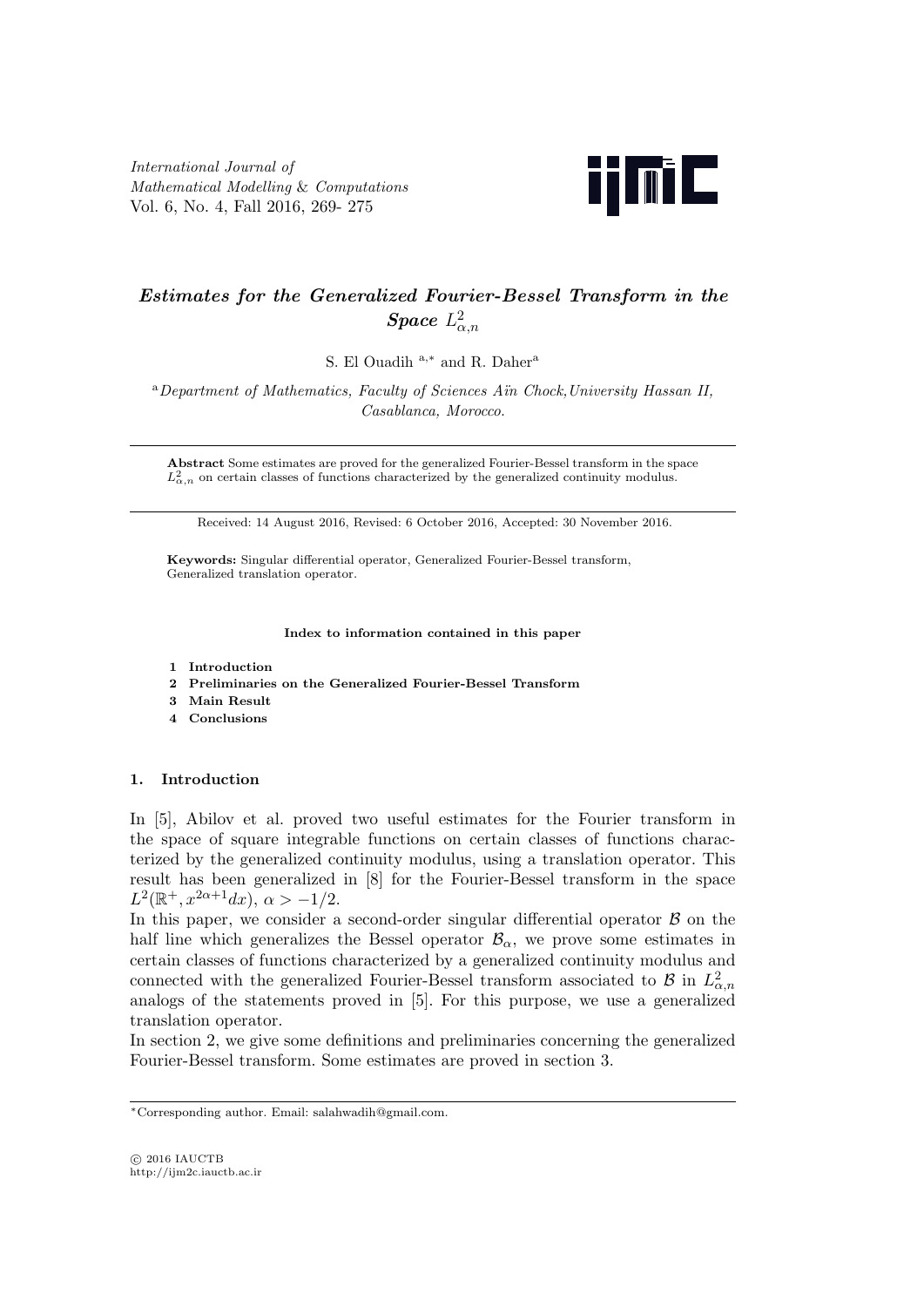## **2. Preliminaries on the Generalized Fourier-Bessel Transform**

Integral transforms and their inverses the Bessel transform are widely used to solve various problems in calculus, mechanics, mathematical physics, and computational mathematics (see [3,4]).

In this section, we develop some results from harmonic analysis related to the singular differential operator *B*. Further details can be found in [1] and [6]. In all what follows assume where  $\alpha > -1/2$  and n a non-negative integer.

Consider the second-order singular differential operator on the half line defined by

$$
\mathcal{B}f(x) = \frac{d^2f(x)}{dx^2} + \frac{(2\alpha+1)}{x} \frac{df(x)}{dx} - \frac{4n(\alpha+n)}{x^2} f(x),
$$

For  $n = 0$ , we obtain the classical Bessel operator

$$
\mathcal{B}_{\alpha}f(x) = \frac{d^2f(x)}{dx^2} + \frac{(2\alpha+1)}{x}\frac{df(x)}{dx}.
$$

Let *M* be the map defined by

$$
Mf(x) = x^{2n} f(x), \quad n = 0, 1, \dots
$$

Let  $L^p_{\alpha,n}$ ,  $1 \leq p < \infty$ , be the class of measurable functions  $f$  on  $[0, \infty[$  for which

$$
||f||_{p,\alpha,n} = ||M^{-1}f||_{p,\alpha+2n} < \infty,
$$

where

$$
||f||_{p,\alpha} = \left(\int_0^\infty |f(x)|^p x^{2\alpha+1} dx\right)^{1/p}.
$$

If  $p = 2$ , then we have  $L^2_{\alpha,n} = L^2([0,\infty[,x^{2\alpha+1}).$ For  $\alpha > \frac{-1}{2}$ , we introduce the normalized spherical Bessel function  $j_{\alpha}$  defined by

$$
j_{\alpha}(x) = \frac{2^{\alpha} \Gamma(\alpha + 1) J_{\alpha}(x)}{x^{\alpha}},
$$
\n(1)

where  $J_\alpha(x)$  is the Bessel function of the first kind and  $\Gamma(x)$  is the gamma-function (see [7]). The function  $y = j_\alpha(x)$  satisfies the differential equation

$$
\mathcal{B}_{\alpha}y + y = 0
$$

with the condition initial  $y(0) = 0$  and  $y'(0) = 0$ . The function  $j_{\alpha}(x)$  is infinitely differentiable, even and moreover entire analytic. In the terms of  $j_{\alpha}(x)$ , we have (see[2])

$$
1 - j_{\alpha}(x) = O(1), \quad x \ge 1.
$$
 (2)

$$
1 - j_{\alpha}(x) = O(x^2), \quad 0 \le x \le 1.
$$
 (3)

$$
\sqrt{hx}J_{\alpha}(hx) = O(1), \quad hx \ge 0.
$$
\n(4)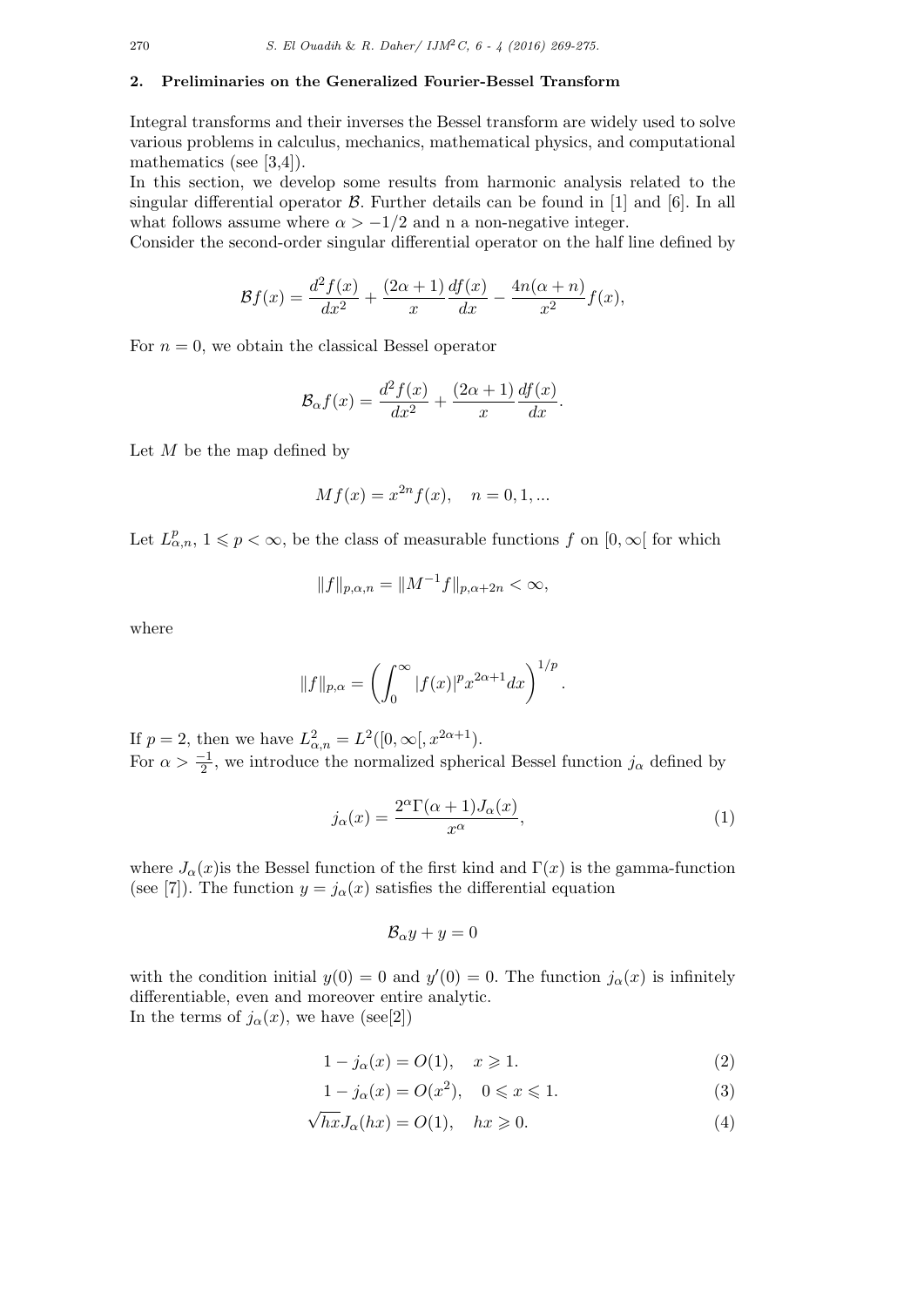For  $\lambda \in \mathbb{C}$ , and  $x \in \mathbb{R}$ , put

$$
\varphi_{\lambda}(x) = x^{2n} j_{\alpha+2n}(\lambda x). \tag{5}
$$

where  $j_{\alpha+2n}$  is the Bessel kernel of index  $\alpha + 2n$  given by (1). From [1,6] recall the following properties.

PROPOSITION 2.1 *(a)*  $\varphi_{\lambda}$  *satisfies the differential equation* 

$$
\mathcal{B}\varphi_{\lambda}=-\lambda^2\varphi_{\lambda}.
$$

*(b)* For all  $\lambda \in \mathbb{C}$ , and  $x \in \mathbb{R}$ 

$$
|\varphi_{\lambda}(x)| \leqslant x^{2n} e^{|Im \lambda||x|}.
$$

The generalized Fourier-Bessel transform that we call it the integral transform defined by

$$
\mathcal{F}_{\mathcal{B}}f(\lambda) = \int_0^{+\infty} f(x)\varphi_\lambda(x)x^{2\alpha+1}dx, \lambda \geqslant 0, f \in L^1_{\alpha,n}.
$$

Let  $f \in L^1_{\alpha,n}$  such that  $\mathcal{F}_{\mathcal{B}}(f) \in L^1_{\alpha+2n} = L^1([0,\infty[, x^{2\alpha+4n+1}dx)$ . Then the inverse generalized Fourier-Bessel transform is given by the formula

$$
f(x) = \int_0^{+\infty} \mathcal{F}_{\mathcal{B}}f(\lambda)\varphi_{\lambda}(x)d\mu_{\alpha+2n}(\lambda),
$$

where

$$
d\mu_{\alpha+2n}(\lambda) = a_{\alpha+2n}\lambda^{2\alpha+4n+1}d\lambda, \quad a_{\alpha+2n} = \frac{1}{4^{\alpha+2n}(\Gamma(\alpha+2n+1))^2}.
$$

**PROPOSITION** 2.2 *[1,6] (c) For every*  $f \in L^1_{\alpha,n} \cap L^2_{\alpha,n}$  *we have the Plancherel formula*

$$
\int_0^{+\infty} |f(x)|^2 x^{2\alpha+1} dx = \int_0^{+\infty} |\mathcal{F}_{\mathcal{B}}f(\lambda)|^2 d\mu_{\alpha+2n}(\lambda).
$$

*(d) The generalized Fourier-Bessel transform F<sup>B</sup> extends uniquely to an isometric isomorphism from*  $L^2_{\alpha,n}$  *onto*  $L^2([0,+\infty[, \mu_{\alpha+2n})$ *.* 

Define the generalized translation operator  $T^h$ ,  $h \geq 0$  by the relation

$$
T^{h} f(x) = (xh)^{2n} \tau^{h}_{\alpha+2n} (M^{-1} f)(x), x \geq 0,
$$

where  $\tau_{\alpha+2n}^h$  is the Bessel translation operators of order  $\alpha+2n$  defined by

$$
\tau_{\alpha}^{h} f(x) = c_{\alpha} \int_{0}^{\pi} f(\sqrt{x^2 + h^2 - 2xh \cos t}) \sin^{2\alpha} t dt,
$$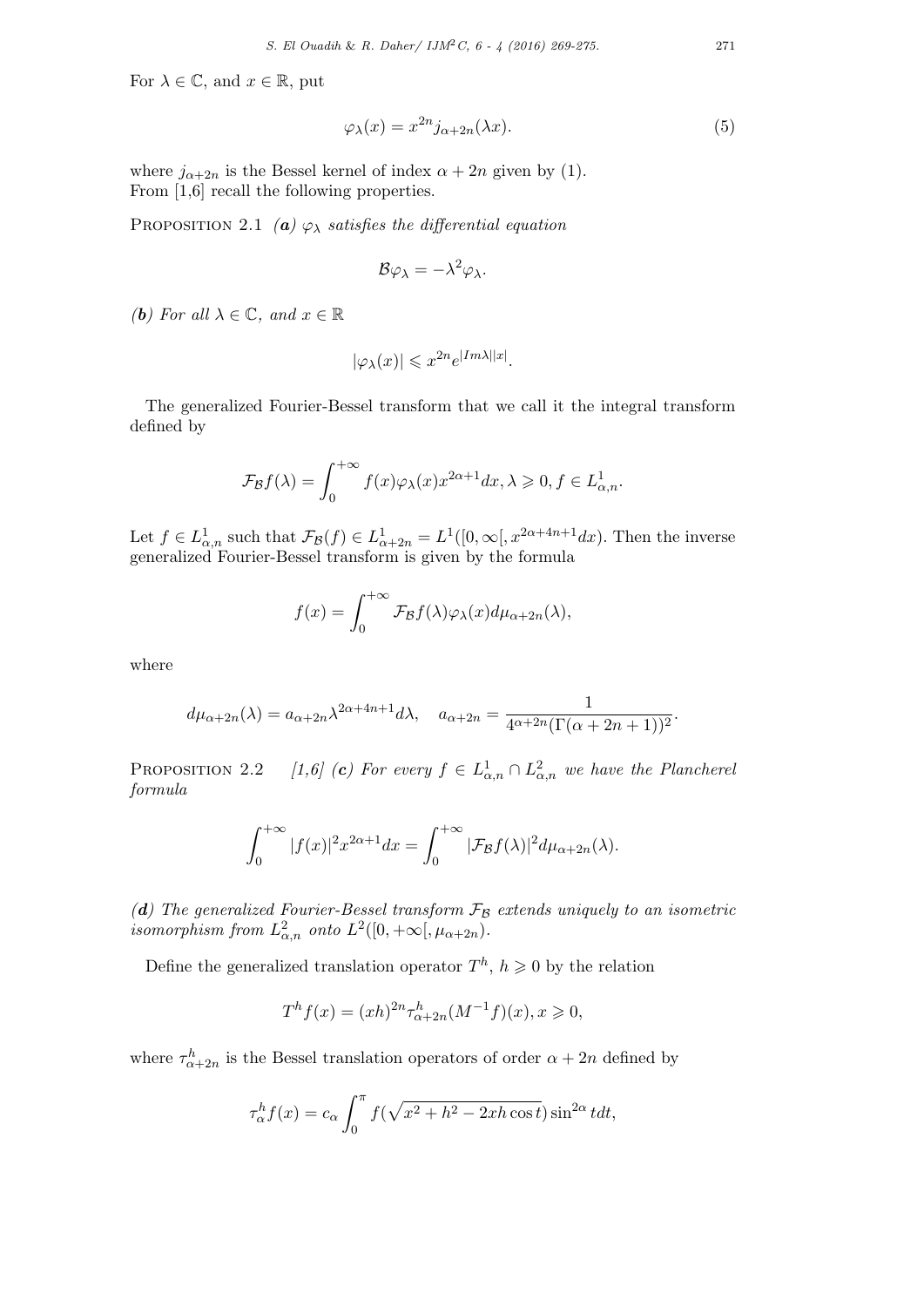where

$$
c_{\alpha} = \left(\int_0^{\pi} \sin^{2\alpha} t dt\right)^{-1} = \frac{\Gamma(\alpha+1)}{\Gamma(\pi)\Gamma(\alpha+\frac{1}{2})}.
$$

For  $f \in L^2_{\alpha,n}$ , we have

$$
\mathcal{F}_{\mathcal{B}}(T^{h}f)(\lambda) = \varphi_{\lambda}(h)\mathcal{F}_{\mathcal{B}}(f)(\lambda),\tag{6}
$$

$$
\mathcal{F}_{\mathcal{B}}(\mathcal{B}f)(\lambda) = -\lambda^2 \mathcal{F}_{\mathcal{B}}(f)(\lambda),\tag{7}
$$

(see  $[1,6]$  for details).

The generalized modulus of continuity of function  $f \in L^2_{\alpha,n}$  is defined as

$$
w(f, \delta)_{2,\alpha,n} = \sup_{0 < h \leq \delta} \|T^h f(x) - h^{2n} f(x)\|_{2,\alpha,n}, \delta > 0.
$$

## **3. Main Result**

The goal of this work is to prove several some estimates for the integral

$$
J_N^2(f) = \int_N^{+\infty} |\mathcal{F}_{\mathcal{B}}f(\lambda)|^2 d\mu_{\alpha+2n}(\lambda),
$$

in certain classes of functions in  $L^2_{\alpha,n}$ .

LEMMA 3.1 *For*  $f \in L^2_{\alpha,n}$ *, we have* 

$$
||T^{h} f(x) - h^{2n} f(x)||_{2,\alpha,n}^{2} = h^{4n} \int_{0}^{+\infty} |j_{\alpha+2n}(\lambda h) - 1|^{2} |\mathcal{F}_{\mathcal{B}}f(\lambda)|^{2} d\mu_{\alpha+2n}(\lambda),
$$

*Proof* By using the formula (6), we conclude that

$$
\mathcal{F}_{\mathcal{B}}(T^h f - h^{2n} f)(\lambda) = h^{2n} (j_{\alpha+2n}(\lambda h) - 1) \mathcal{F}_{\mathcal{B}} f(\lambda).
$$
 (8)

Now by formula (8) and Plancherel equality, we have the result. ■ THEOREM 3.2 *Given*  $f \in L^2_{\alpha,n}$ *. Then there exist a constant*  $C > 0$  *such that, for*  $all N > 0,$ 

$$
J_N(f) = O(N^{2n}\omega(f, CN^{-1})_{2,\alpha,n}).
$$

*Proof* Firstly, we have

$$
J_N^2(f) \leq \int_N^{+\infty} |j| d\mu + \int_N^{+\infty} |1 - j| d\mu,
$$
 (9)

with  $j = j_p(\lambda h)$ ,  $p = \alpha + 2n$  and  $d\mu = |\mathcal{F}_{\mathcal{B}}f(\lambda)|^2 d\mu_{\alpha+2n}(\lambda)$ . The parameter  $h > 0$ will be chosen in an instant.

In view of formulas (1) and (4), there exist a constant  $C_1 > 0$  such that

$$
|j| \leqslant C_1(\lambda h)^{-p-\frac{1}{2}}.
$$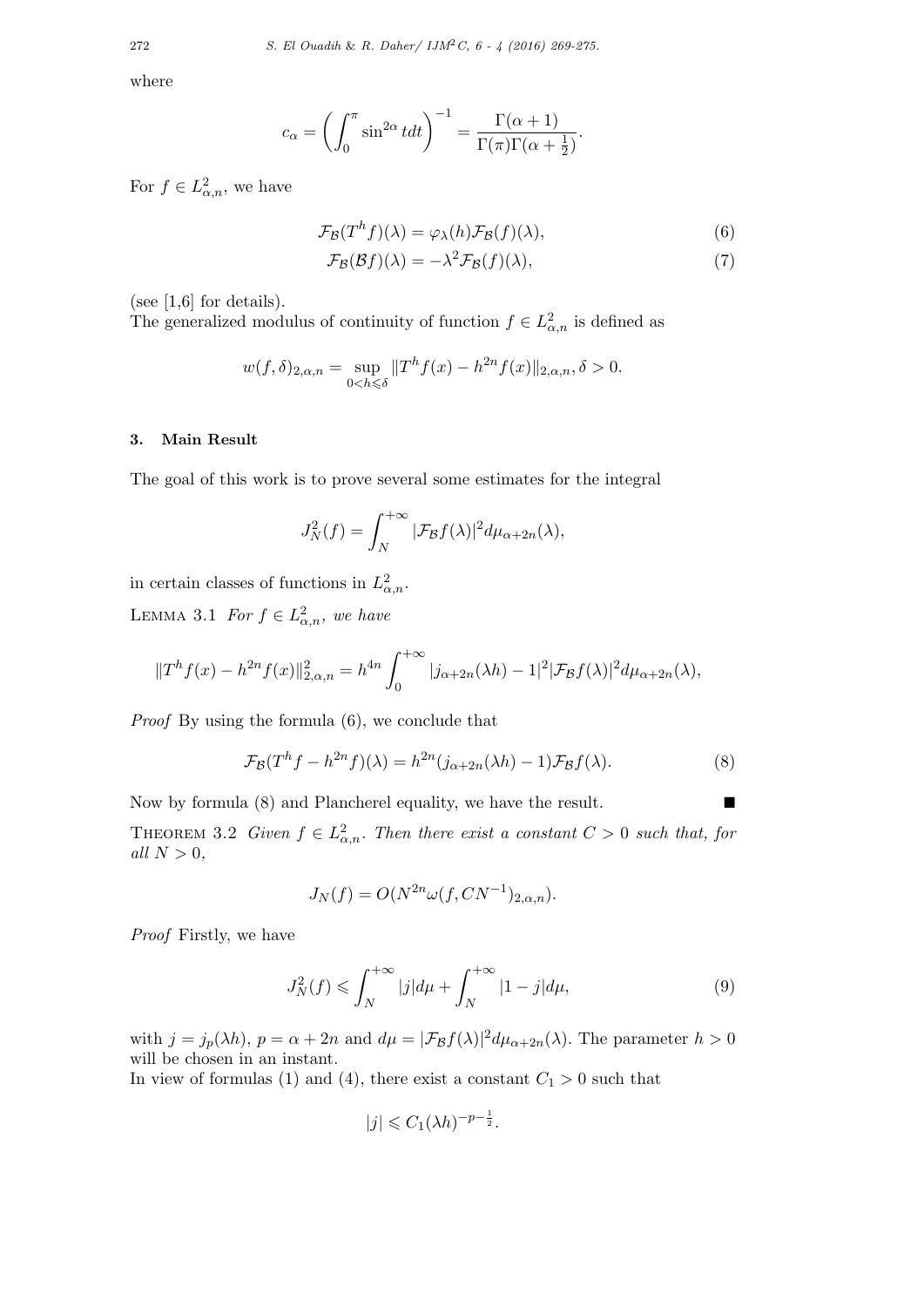Then

$$
\int_{N}^{+\infty} |j| d\mu \leq C_1 (hN)^{-p-\frac{1}{2}} J_N^2(f).
$$

Choose a constant  $C_2$  such that the number  $C_3 = 1 - C_1 C_2^{-p-\frac{1}{2}}$  is positif. Setting  $h = C_2/N$  in the inequality (9), we have

$$
C_3 J_N^2(f) \leqslant \int_N^{+\infty} |1 - j| d\mu. \tag{10}
$$

By Hölder inequality the second term in  $(10)$  satisfies

$$
\int_{N}^{+\infty} |1-j| d\mu = \int_{N}^{+\infty} |1-j| \cdot 1 \cdot d\mu
$$
  
\$\leqslant \left(\int\_{N}^{+\infty} |1-j|^2 d\mu\right)^{1/2} \left(\int\_{N}^{+\infty} d\mu\right)^{1/2}\$  
\$\leqslant \left(\int\_{N}^{+\infty} |1-j|^2 d\mu\right)^{1/2} J\_N(f)\$.

From Lemma 3.1, we conclude that

$$
\int_N^{+\infty} |1-j|^2 d\mu \leqslant h^{-4n} \|T^h f(x) - h^{2n} f(x)\|_{2,\alpha,n}^2.
$$

Therefore

$$
\int_{N}^{+\infty} |1-j| d\mu \leqslant h^{-2n} \|T^{h}f(x) - h^{2n}f(x)\|_{2,\alpha,n} J_{N}(f).
$$

For  $h = C_2/N$ , we obtain

$$
C_3 J_N^2(f) \leq C_2^{-2n} N^{2n} w(f, C_2/N)_{2,\alpha,n} J_N(f).
$$

Consequently

$$
C_2^{2n}C_3J_N(f) \leq N^{2n}w(f, C_2/N)_{2,\alpha,n}.
$$

for all  $N > 0$ . The theorem is proved with  $C = C_2$ . THEOREM 3.3 Let  $f \in L^2_{\alpha,n}$ . Then, for all  $N > 0$ ,

$$
\omega(f, N^{-1})_{2,\alpha,n} = O\left(N^{-4(n+1)}\left(\sum_{l=0}^{N-1} (l+1)^3 J_l^2(f)\right)^{\frac{1}{2}}\right).
$$

*Proof* From Lemma 3.1, we have

$$
||T^{h} f(x) - h^{2n} f(x)||_{2, \alpha, n}^{2} = h^{4n} \int_{0}^{+\infty} |j_{\alpha+2n}(\lambda h) - 1|^{2} |\mathcal{F}_{\Lambda} f(\lambda)|^{2} d\mu_{\alpha+2n}(\lambda).
$$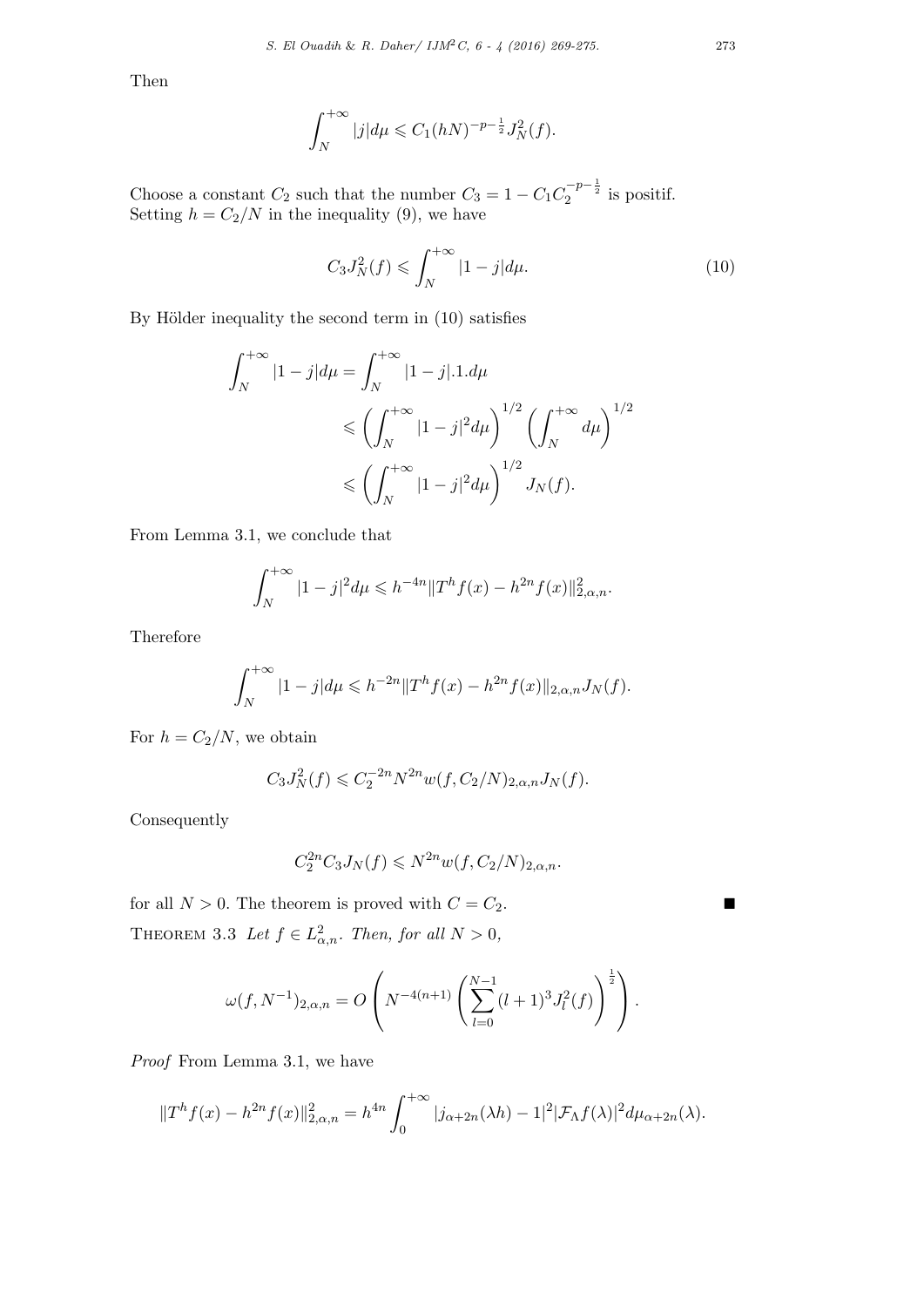This integral is divided into two

$$
\int_0^{+\infty} = \int_0^N + \int_N^{+\infty} = I_1 + I_2,
$$

where  $N = [h^{-1}]$ . We estimate them separately. From formula  $(2)$ , we have the estimate

$$
I_2 \leqslant C_4 \int_N^{+\infty} |\mathcal{F}_{\mathcal{B}}f(\lambda)|^2 d\mu_{\alpha+2n}(\lambda) = C_4 J_N^2(f).
$$

Now we estimate  $I_1$ . From formula  $(3)$ , we have

$$
I_1 \leq C_5 h^4 \int_0^N \lambda^4 |\mathcal{F}_{\mathcal{B}}f(\lambda)|^2 d\mu_{\alpha+2n}(\lambda) = C_5 h^4 \sum_{l=0}^{N-1} \int_l^{l+1} \lambda^4 |\mathcal{F}_{\mathcal{B}}f(\lambda)|^2 d\mu_{\alpha+2n}(\lambda)
$$
  
=  $C_5 h^4 \sum_{l=0}^{N-1} a_l \left( J_l^2(f) - J_{l+1}^2(f) \right),$ 

with  $a_l = (l + 1)^4$ .

For all integers  $m \geq 1$ , the Abel transformation shows

$$
\sum_{l=0}^{m} a_l \left( J_l^2(f) - J_{l+1}^2(f) \right) = a_0 J_0^2(f) + \sum_{l=1}^{m} \left( a_l - a_{l-1} \right) J_l^2(f) - a_m J_{m+1}^2(f)
$$
  

$$
\leq a_0 J_0^2(f) + \sum_{l=1}^{m} \left( a_l - a_{l-1} \right) J_l^2(f),
$$

because  $a_m J_{m+1}^2(f) \geqslant 0$ . Hence

$$
I_1 \leqslant C_5 h^4 \left( J_0^2(f) + \sum_{l=1}^{N-1} \left( (l+1)^4 - l^4 \right) J_l^2(f) - N^4 J_N^2(f) \right).
$$

Moreover by the finite increments theorem, we have  $(l+1)^4 - l^4 \leq 4(l+1)^3$ . Then

$$
I_1 \leq C_5 N^{-4} \left( J_0^2(f) + 4 \sum_{l=1}^{N-1} (l+1)^3 J_l^2(f) - N^4 J_N^2(f) \right),
$$

since  $N \leqslant \frac{1}{h}$  $\frac{1}{h}$ . Combining the estimates for  $I_1$  and  $I_2$  gives

$$
||Th f(x) - h2n f(x)||_{2,\alpha,n}^{2} = O\left(N^{-4-4n} \sum_{l=0}^{N-1} (l+1)^{3} J_{l}^{2}(f)\right),
$$